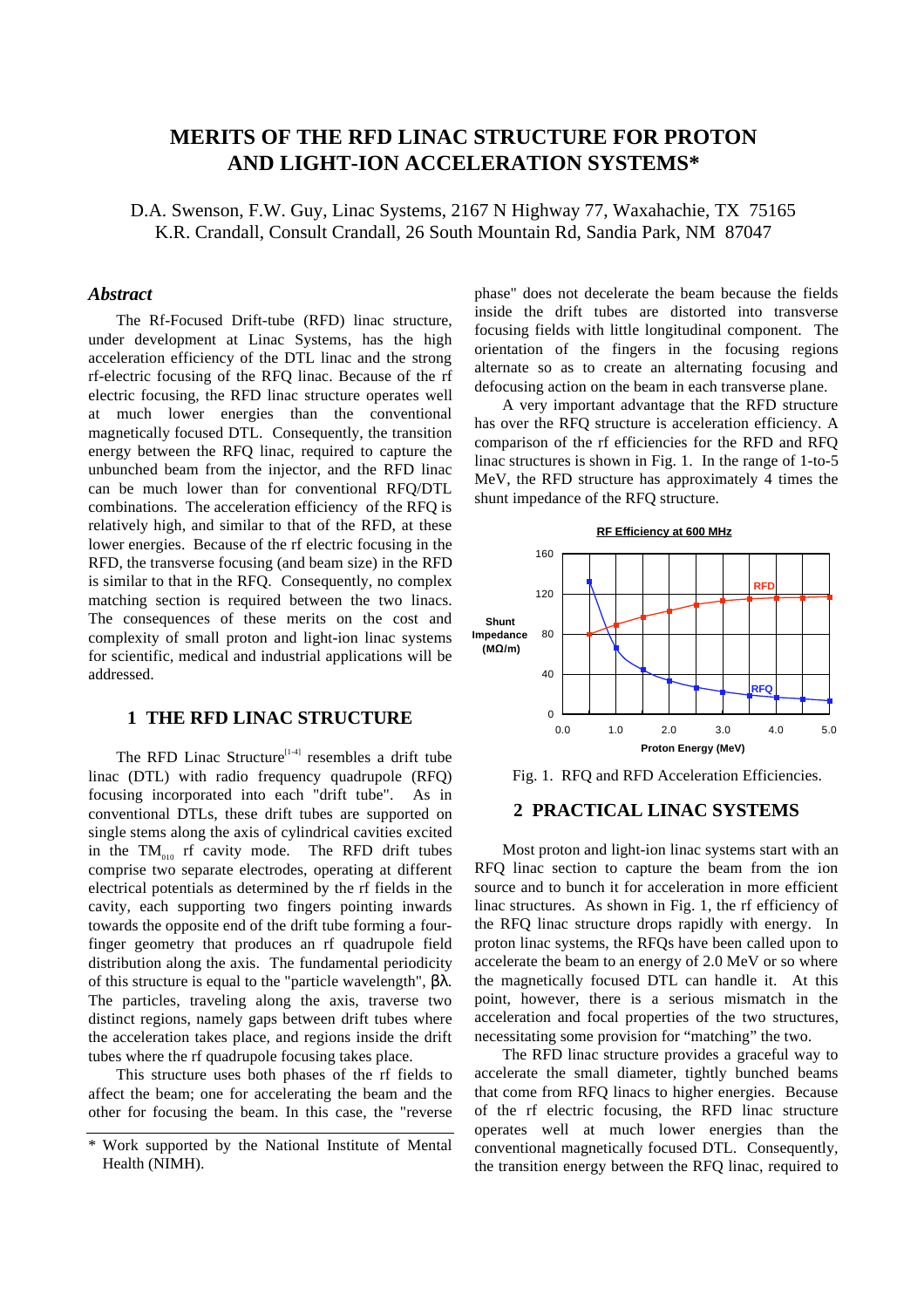capture the unbunched beam from the injector, and the RFD linac can be significantly lower than for conventional RFQ/DTL combinations, perhaps in the 0.5 to 1 MeV range. In this energy range, the RFQ has a very respectable shunt impedance and the acceleration and focal properties of the RFQ are very close to that of the RFD. Consequently, little or no matching is required between the structures. The RFQ structure can be bolted directly to the RFD structure and resonantly coupled to it. We believe that this new structure will become the structure of choice to follow RFQ linacs in many applications.

A "matching scheme" between two linac structures that works well for all beam currents requires that there be no discontinuity in the phase advances per unit length of the transverse and longitudinal oscillations of the two structures at the point of transition. The two sections below elaborate on this situation for the RFQ/DTL and RFQ/RFD transitions.

#### **2.1 RFQ/DTL Transition**

At the relatively high transition energy (2.0 MeV) of a 425-MHz RFQ/DTL combination, the RFQ has stronger transverse and weaker longitudinal focusing than the DTL. This situation, where no effort has been made to match the two structures, is shown in Fig. 2.

The transverse focusing of an RFQ can be decreased by flaring out the vanes and increasing the transverse radius of the vane tip, which complicates the machining. The longitudinal focusing of the RFQ can be increased by making its synchronous phase more negative, and the longitudinal focusing of the DTL can be decreased by "ramping" the accelerating gradient from a lower value at the beginning of the structure to the desired value somewhere downstream (RGDTL). The "match" that can be achieved by these means is shown in Fig. 3. Both of these solutions make the linac longer and more complicated. The alternative is to have a complicated "matching section" between the RFQ and DTL, which would add significantly to the cost and complexity of linac systems for commercial applications.

#### **2.2 RFQ/RFD Transition**

The drift tubes of the RFD linac structure lend themselves to miniaturization more readily than do those of the magnetically focused DTL. Hence, the RFD linac structure can be pushed to higher frequencies (and acceleration gradients) than can the conventional DTL.

At the relatively low transition energy (0.8 MeV) of a 600-MHz RFQ/RFD combination, the transverse and longitudinal focusing of the RFQ and RFD are very similar, thereby making the "matching" exercise almost unnecessary. This situation, where no effort has been made to match the two structures, is shown in Fig. 4.



Fig. 2. Phase Advances  $(\sigma)$  for Unmatched RFQ/DTL.



Fig. 3. Phase Advances (σ) for Matched RFQ/DTL.



Fig. 4. Phase Advances (σ) for Unmatched RFQ/RFD.

The TRACE-3D program has been used to study this interface. The small "mismatch" between the two structures can be removed by making relatively small adjustment to the electrical properties of the first few cells in the RFD linac structure. The resulting solution is shown in Fig. 5. The ellipses on the left represent the phase space of the matched beam in the RFQ and the ellipses on the right represent the phase space of the matched beam in the RFD. The two waviest lines at the